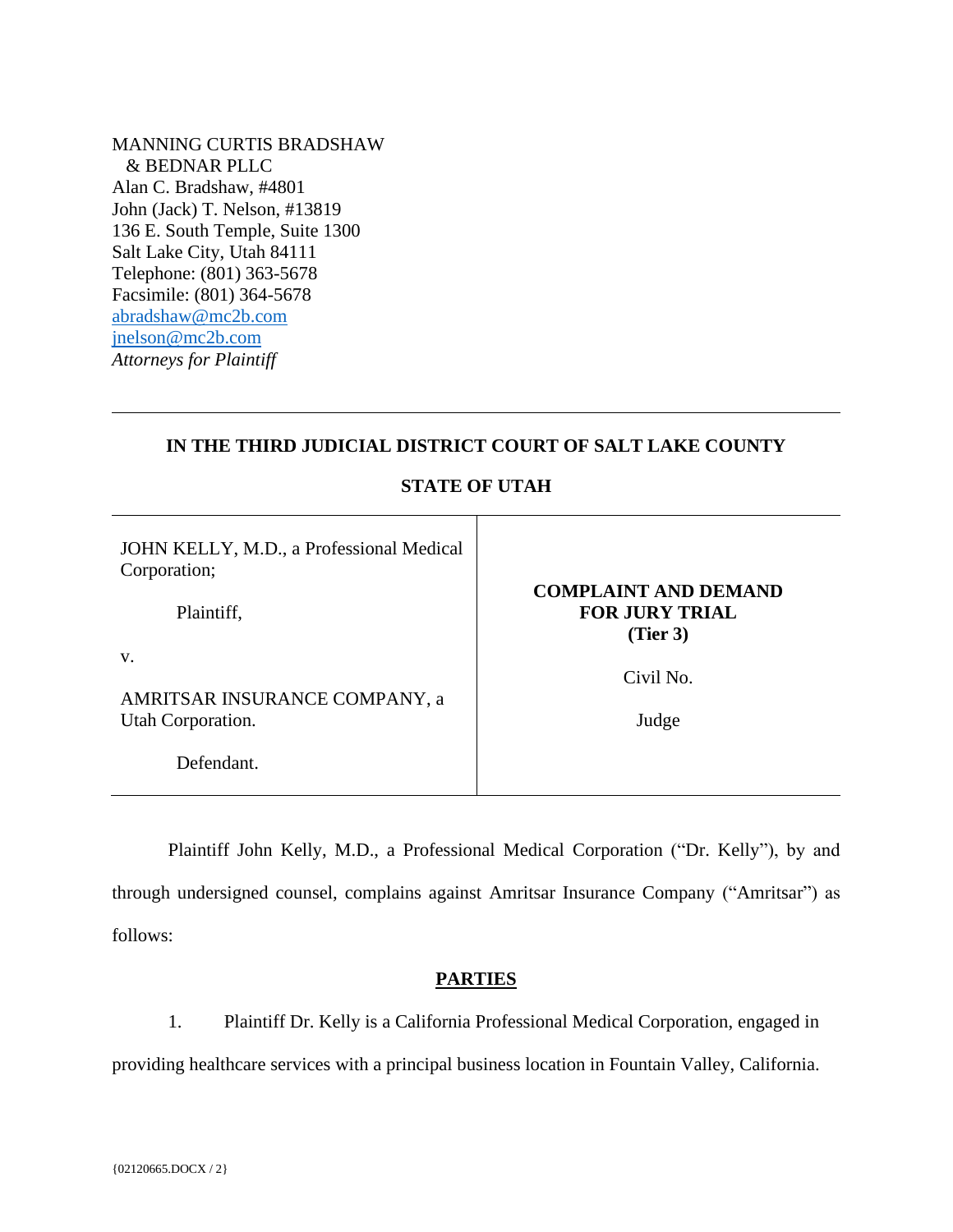2. Amritsar is a Utah insurance company engaged in the business of providing insurance to policyholders like Dr. Kelly.

#### **JURISDICTION AND VENUE**

3. This Court has jurisdiction over the subject matter in this action pursuant to Utah Code §§ 78A-5-102 and 78B-6-401.

4. Venue is proper in this Court pursuant to Utah Code § 78B-3-307.

5. Dr. Kelly designates this as a Tier 3 action under the Utah Rules of Civil Procedure because the amount in controversy exceeds \$300,000.

## **FACTUAL BACKROUND**

#### *Dr. Kelly's Business*

6. Dr. Kelly operates eight successful orthopedic service facilities in Southern California.

7. These facilities generate millions of dollars in income annually, providing orthopedic services across Southern California.

8. Consistent with industry standards, Dr. Kelly's business operates on a cash accounting basis, with income accounted for upon receipt, typically ninety (90) days or more after Dr. Kelly provides the services in question.

## *Amritsar Issued a Policy Covering Interruptions to Dr. Kelly's Business.*

9. Amritsar was at all relevant times engaged in the business of selling insurance. Amritsar entered an insurance contract for Special Business Interruption (Reimbursement) (the "Policy"), providing Business Interruption Coverage to Dr. Kelly for the period of January 1, 2019 to December 30, 2020.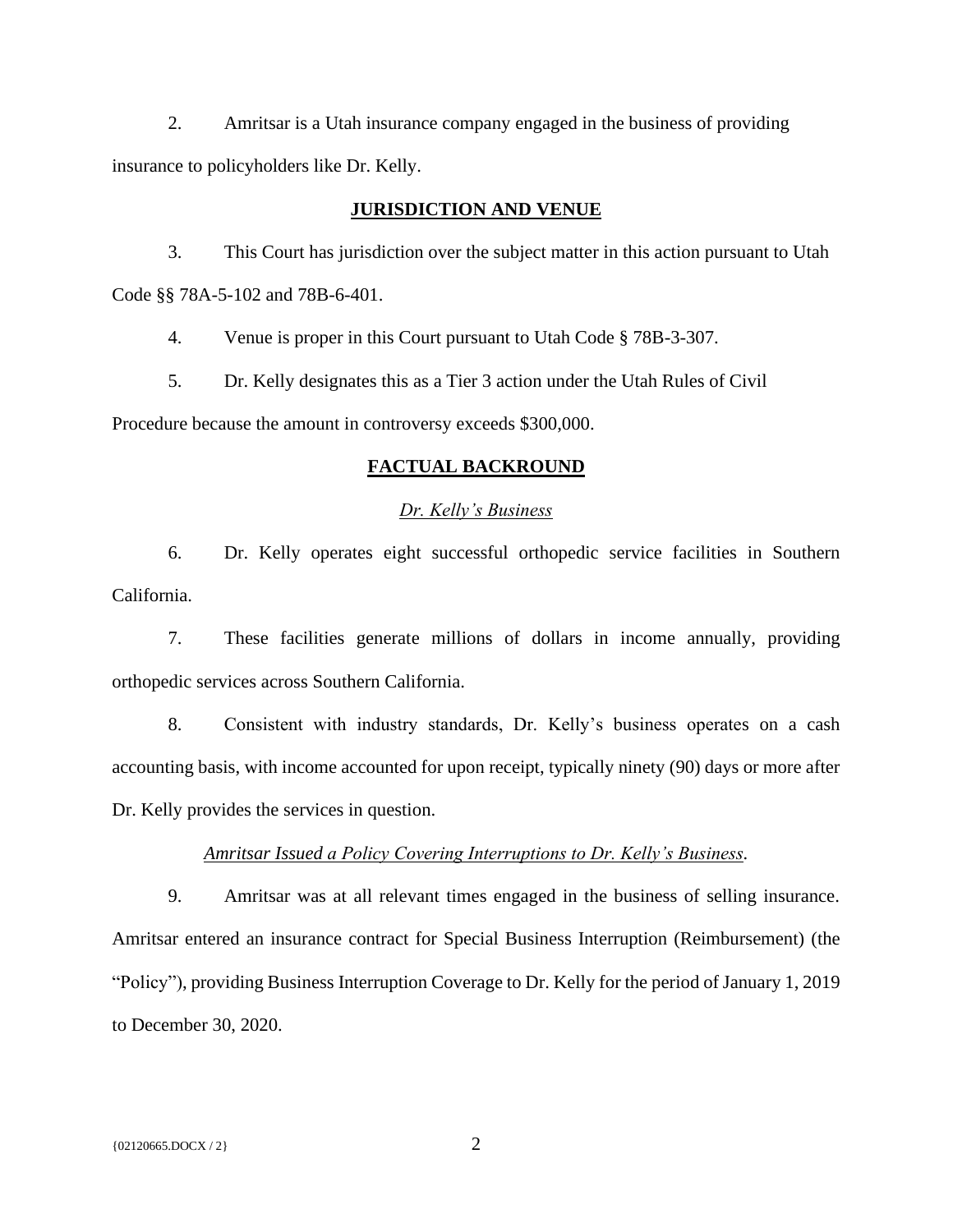10. Dr. Kelly paid the premiums for this coverage, as part of a more comprehensive coverage package, that required nearly a half-million-dollar annual premium payment. A copy of the Policy is attached as Exhibit A.

11. The Policy provides Business Interruption Coverage to Dr. Kelly subject to an individual claim limit of liability of \$1,000,000 and an aggregate claim limit of \$2,000,000.

12. Specifically, Amritsar "shall reimburse [Dr. Kelly] for a Loss to the extent of the Limits of Insurance with respect to an Insured Event occurring with the Policy Period." *Id.* at ¶ A.1.

13. An "Insured Event" means "the suspension of Operations and the consequent loss of gross income arising out of Business Interruption." *Id.* at ¶ B.11.

14. "Loss," in turn, means "loss of gross income over one percent (1%) per year [of] gross income average for the last three (3) years" "with respect" to an Insured Event. *Id.* at ¶ B.15.

15. The Policy does not require anything more than a Loss with respect to an Insured Event, i.e., the suspension of operations, for coverage to apply. *Id.* 

16. The Policy additionally defines Business Interruption to specifically include the following: "Damage to . . . real property arising out of a Covered Peril;" "Damage to . . . machinery and equipment;" "Governmental Action;" or "loss of any off-premises utility services." *Id.*  $\P$  $B.1(a)-(d)$ .

17. The broad language of the Policy is also not limited by any virus specific riders, addendums, or exceptions often found in standard form business interruption policies.

 $\{02120665.DOCX / 2\}$  3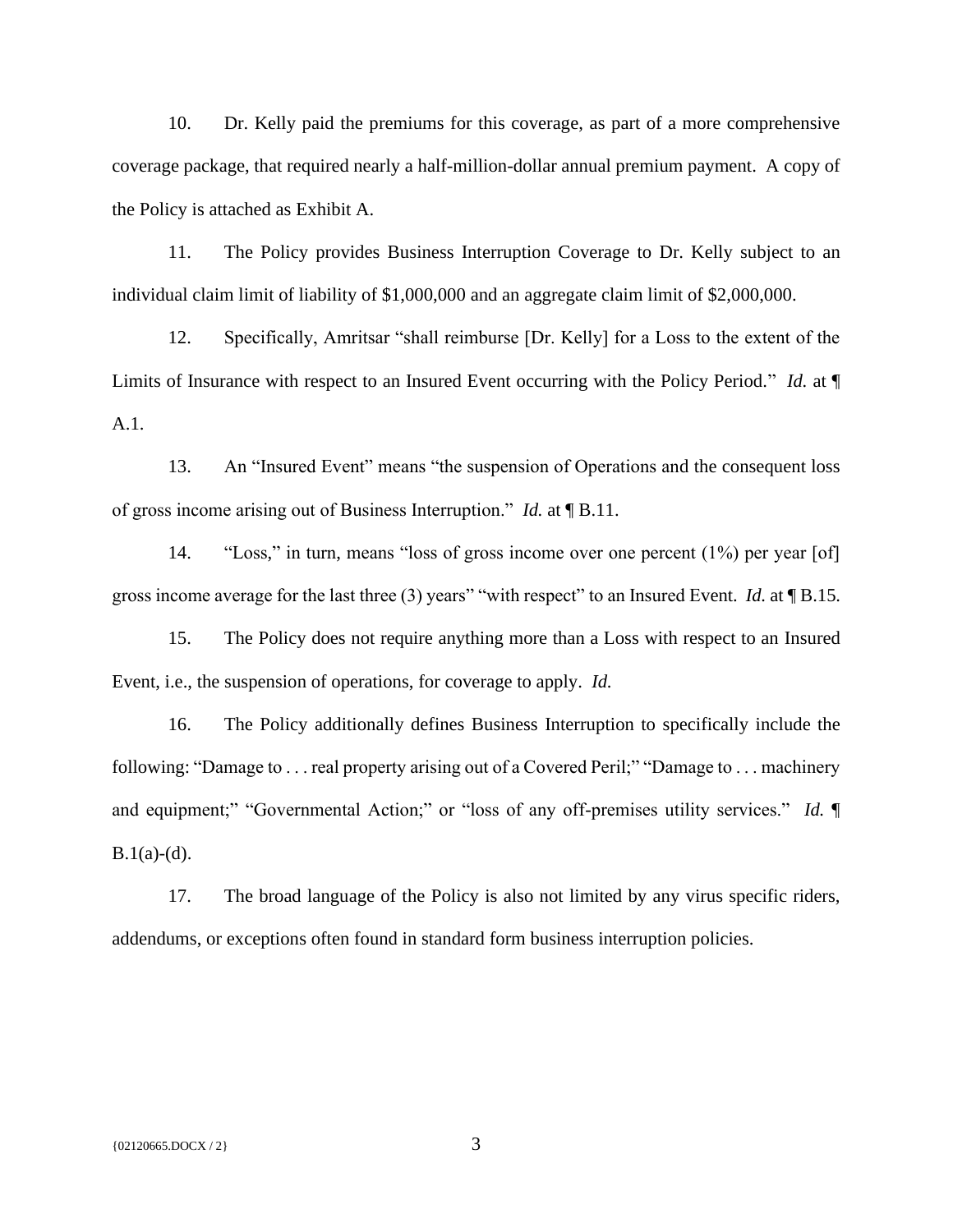## *The Pandemic and Subsequent Government Intervention Shutter Dr. Kelly's Business.*

18. On March 3, 2020, Governor Gavin Newsom of California issued a press release which states that the spread of Covid-19 has caused a "nationwide shortage" of respirator face masks for medical professionals…." *See* March 3, 2020 Press Release, attached as Exhibit B.

19. The press release also states that the California Department of Health & Emergency Officials are addressing this shortage by "taking steps to protect healthcare professionals on the frontlines of the fight against novel coronavirus." *Id*. (emphasis added).

20. On March 4, 2020, Dr. Kelly placed an order for medical supplies with its supplier, McKesson, including personal protective equipment ("PPE") such as N95 respirator masks essential to the continuation of Dr. Kelly's orthopedic practices. *See* March 4, 2020 Order, attached as Exhibit C.

21. At the time this order was placed, all eight of Dr. Kelly's locations were in operation, but because the supply of PPE was limited, additional PPE had to be ordered for such operations to continue.

22. The same day, Governor Newsom declared a State of Emergency in the State of California. *See* March 4, 2020 Declaration, attached as Exhibit D.

23. The Emergency Order recognizes the need to prepare California communities and the healthcare system for the spread of the virus and Governor Newsom announced the release of "N95 masks to address shortages caused by Covid-19." *Id*.

24. By March 9, 2020, Dr. Kelly's practices began to experience an onset of sick employees with symptoms consistent with Covid-19, with ten different employees becoming ill between March 9, 2020 and March 19, 2020.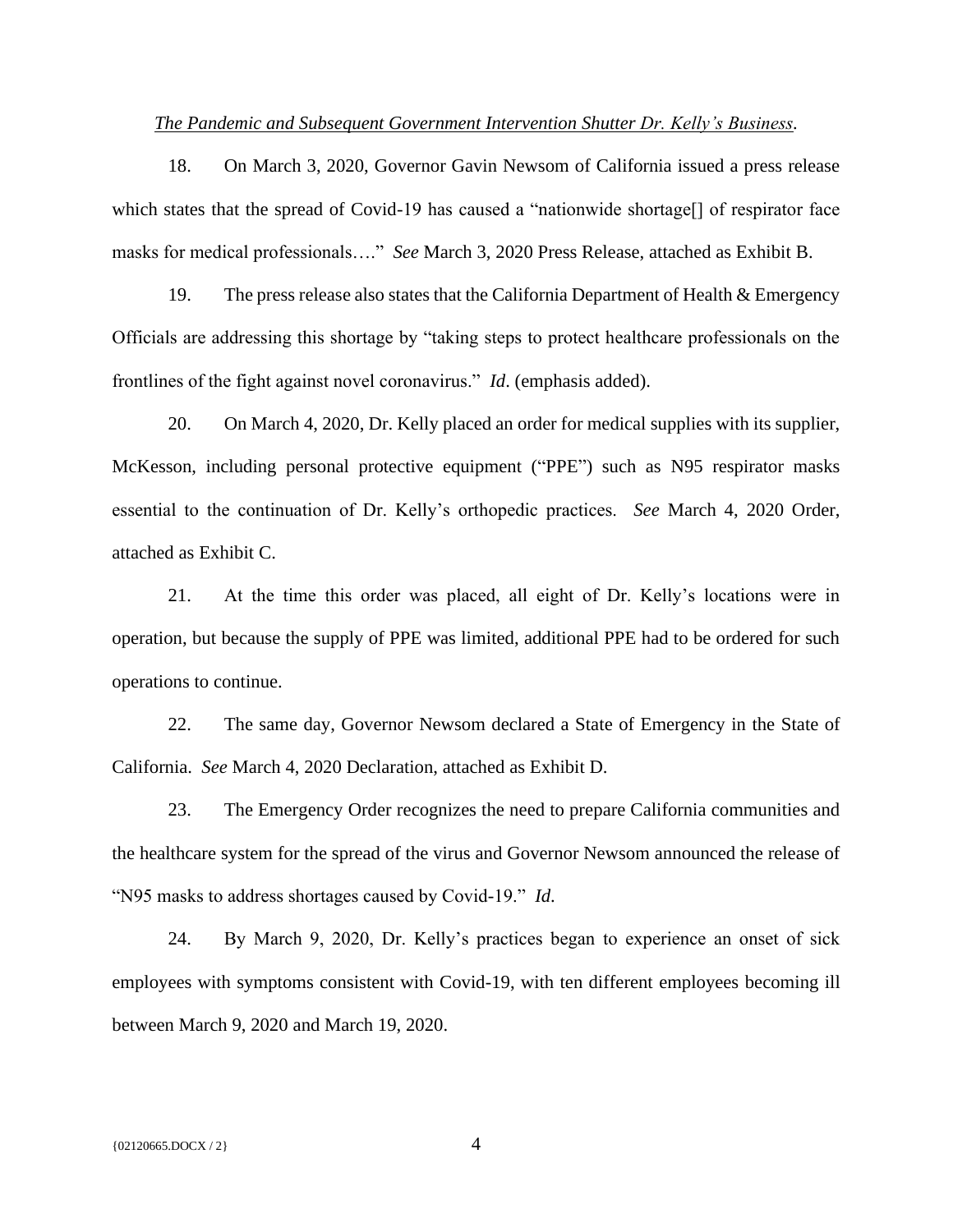25. On March 11, 2020, Dr. Kelly again ordered additional medical supplies, including PPE, orders that went similarly unfulfilled.

26. On March 15, 2020, California Governor Newsom issued Executive Order N-27- 20.

27. That Order prioritizes the provision of the most critical healthcare, including that the California Department of Social Services, the California Division of Occupational Safety and Health, and the California Department of Public Health are to "focus on those individuals who are most vulnerable and on the most serious health and safety issues at licensed facilities." *See* Order, attached as Exhibit E.

28. The Order also directs these California Departments and Division to "redirect resources to facilities identified." *Id*. (emphasis added).

29. Three days later, on March 18, 2020, the Centers for Medicare & Medicaid Services ("CMS") "announced that all elective surgeries, non-essential medical, surgical, and dental procedures be delayed during the 2020 Novel Coronavirus (Covid-19) outbreak."

30. The CMS stated that "it is critical that … non-essential surgeries and procedures … be delayed so [as to] preserve personal protective equipment (PPE), beds, and ventilators."

31. Due to the seizure of PPE and the directives of CMS and Governor Newsom, Dr. Kelly was required on March 19, 2020 to shutter all practice locations except for one: Fountain Valley, Suite 310. That location remained open for emergencies only and with a limited supply of PPE.

32. On April 19, 2020, CMS issued a recommendation for limited re-opening of some facilities to provide non-emergent non-Covid-19 healthcare under a Phase 1 plan.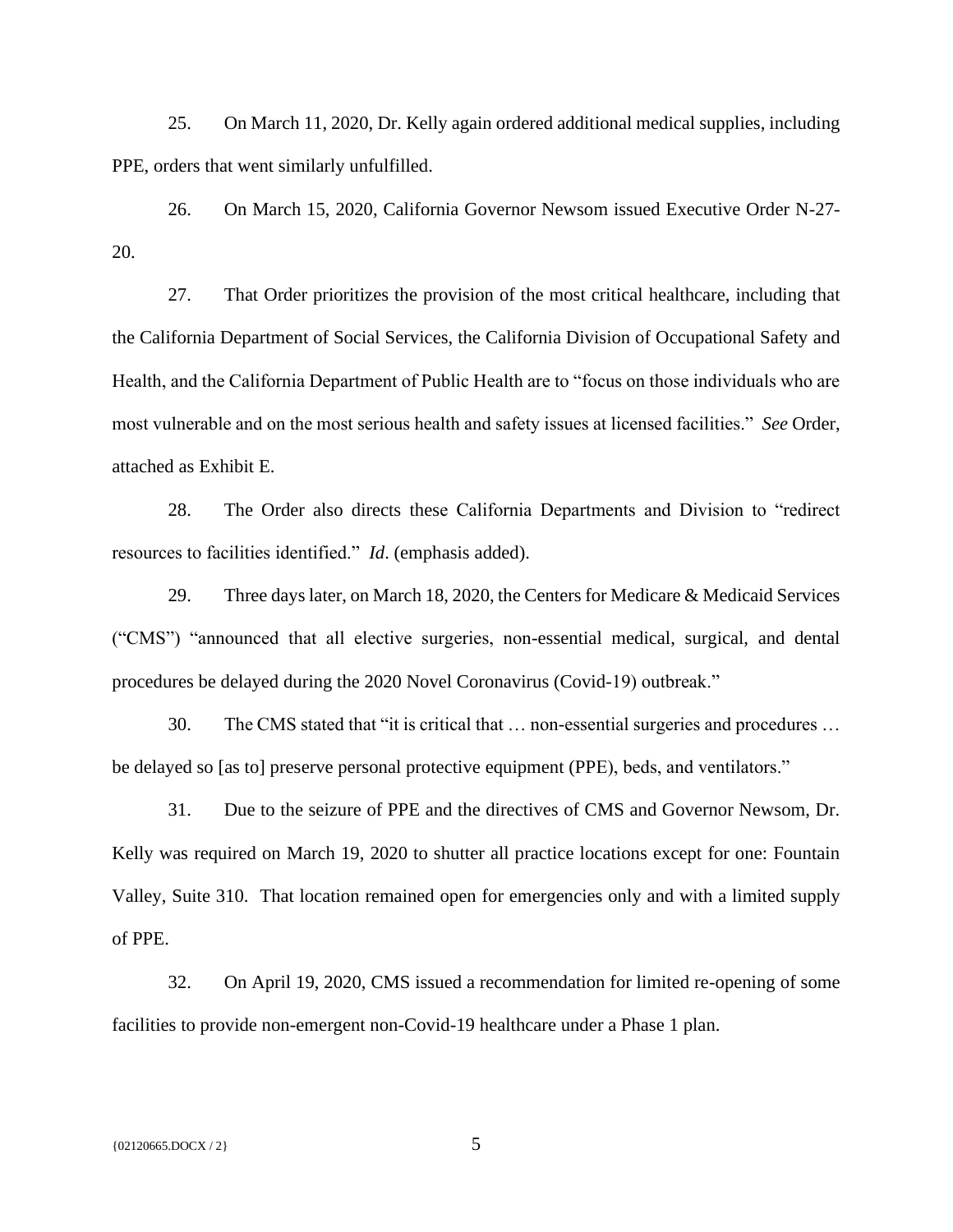33. The CMS directive states that conservation of "staff and supplies, especially personal protective equipment…" must be pursued in connection with any re-opening.

34. In other words, reopening could occur only once the supply of PPE is sufficient in the involved area to allow for such reopening.

35. On April 22, 2020, Governor Newsom announced a plan regarding deferred healthcare stating that "hospitals and health systems can consider resuming medical care that residents have delayed during this crisis, such as heart valve replacements, angioplasty, and tumor removals, when such care can be delivered safely and with the appropriate protections for healthcare workers."

36. The care provided at Dr. Kelly's facilities does not meet the criteria of Governor Newsom's plan.

37. On April 28, 2020, Dr. Kelly attempted to order additional PPE from McKesson, but the order was again left unfulfilled due to "REDIRECT DUE TO SEIZURE/GOVT ORDER."

38. On April 29, 2020, Dr. Kelly received from the County of Orange Healthcare Agency ("COHA") a directive stating as follows:

This letter is to inform you that person with novel coronavirus (Covid-19) was present at Platinum Orthopedics at 11190 Warner Ave., Suite 310, Fountain Valley, CA on 04/20/2020. Due to contamination and physical damage at this location, this location should remain closed to patients for 14 days after this exposure, until 05/04/2020.

39. As a result of this COHA direction, Fountain Valley Suite 310 was closed on April 29, 2020, and Fountain Valley Suite 300 reopened on that day to handle emergencies with a limited supply of PPE.

40. Because of the government mandated absence of sufficient PPE and the directions of Governor Newsom and CMS, Dr. Kelly's other operations remain closed.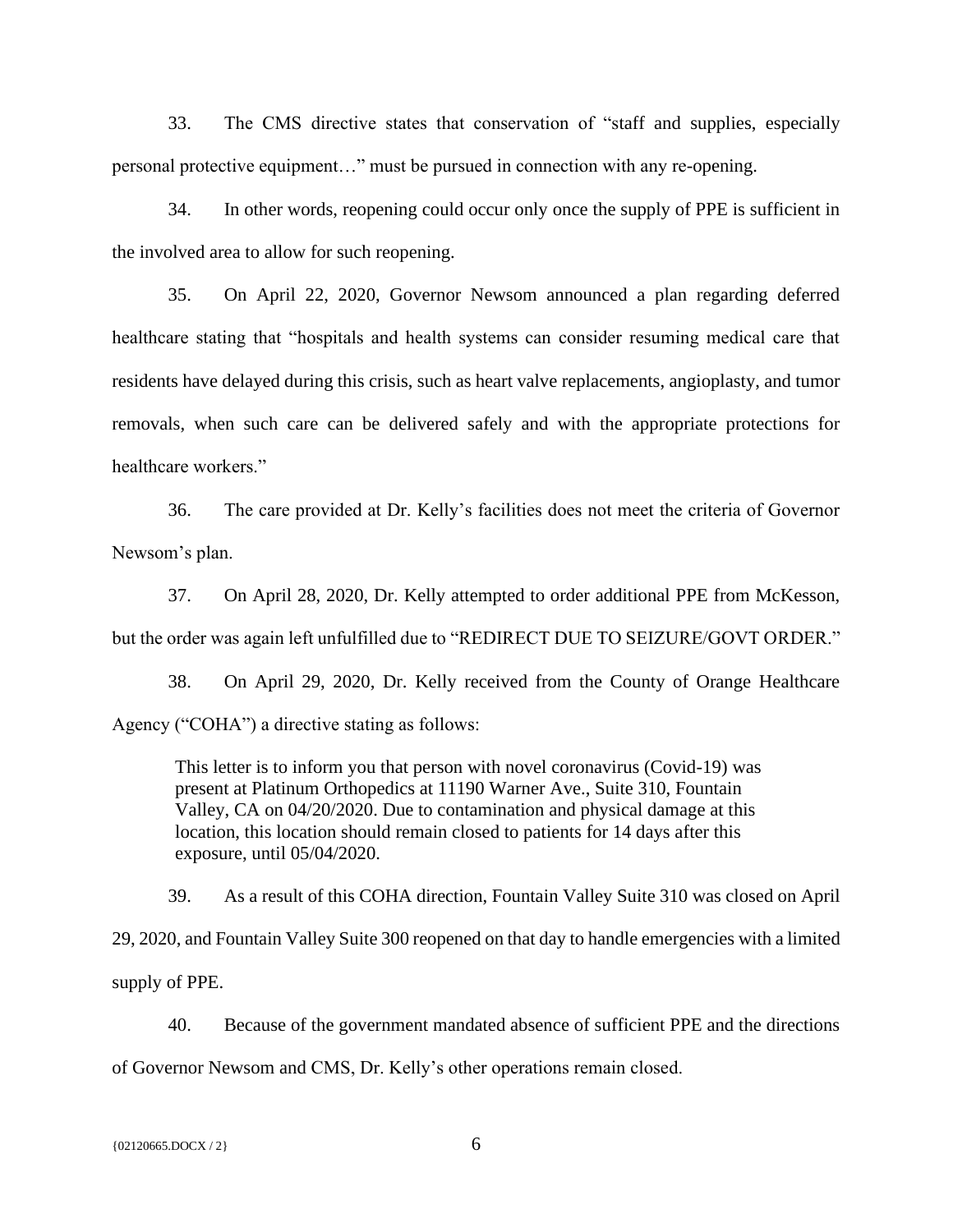41. To date, Dr. Kelly's practices have not received the PPE necessary to reopen and these orthopedic procedures cannot be performed in accordance with Governor Newsom's directives and the CMS' guidance.

42. As a result, all such operations, except the location that services orthopedic emergencies, remain closed.

43. Dr. Kelly has not received critical PPE necessary to reopen practices since the beginning of the coronavirus pandemic.

#### *Dr. Kelly Provides Notice to Amritsar of Severe Business Interruption.*

44. On March 30, 2020, Dr. Kelly reached out to Amritsar and notified it that he needed to file claims under the Policy. *See* March 30, 2020 to April 16, 2020 Email chain, attached as Exhibit F.

45. Dr. Kelly, faced with an unprecedented business interruption that had no end in sight, completed and returned the claim questionnaires Active provided to him that same day. *See id.*; *see also* Claim Forms, attached as Exhibit G**.**

46. The first claim was for the closure of seven of Dr. Kelly's eight practices because of the pandemic. The second was for the separate and distinct cancellation of all elective procedures in California. *Id.*

47. Having received no response, Dr. Kelly followed up with Active on April 12, 2020, requesting a call the following day to inquire about the submitted claims. *Id.*

48. Unfortunately, it became clear on the call that Active and Amritsar had not yet opened a claim, let alone begun the process of adjusting the claim or requesting additional information from Dr. Kelly.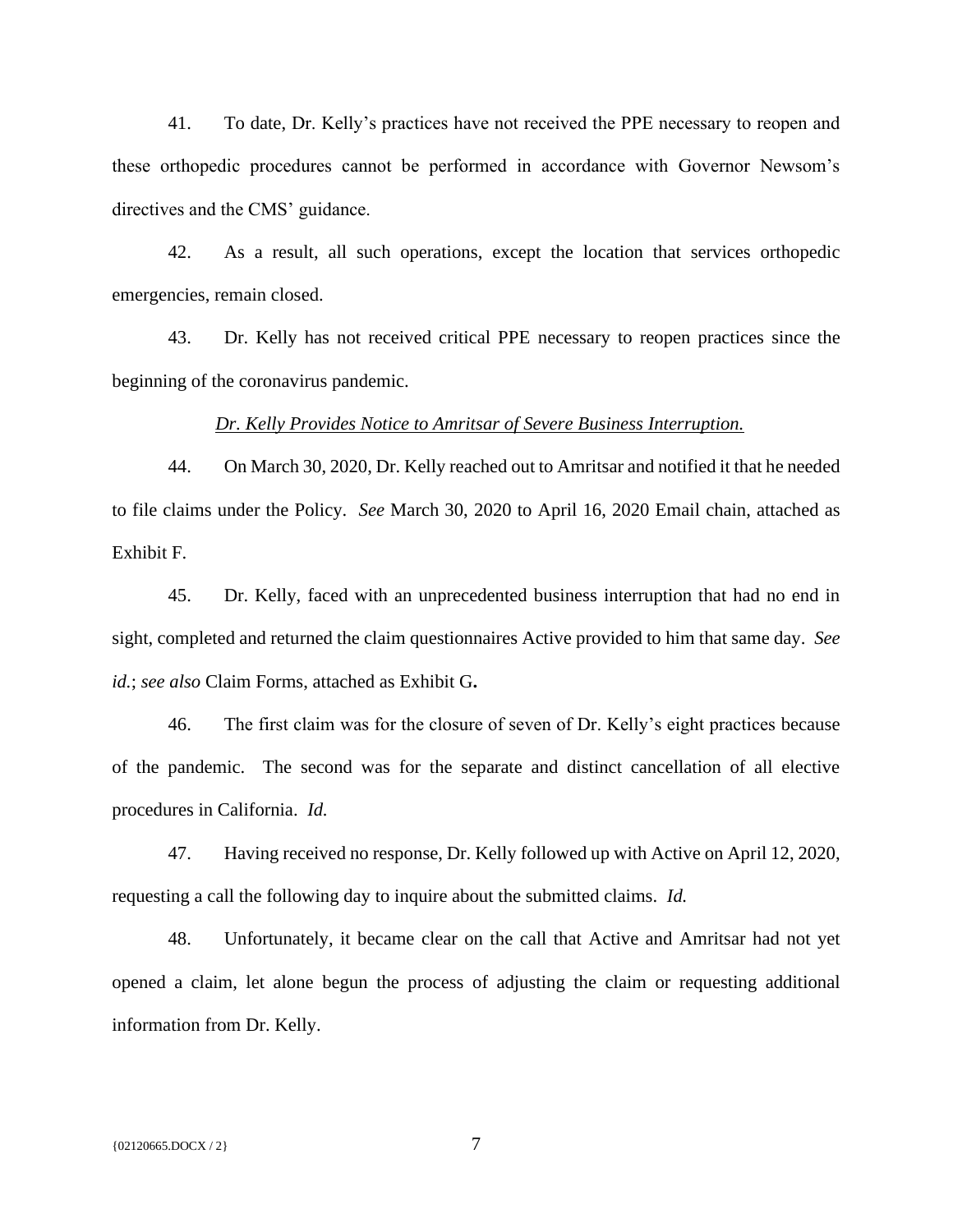49. In response, Dr. Kelly inquired what additional information Amritsar and Advanced needed to adjust the claim. *See* April 13, 2020 Email Chain, attached as Exhibit H.

50. By April 16, 2020, Dr. Kelly had still received no response from Amritsar and again followed up, making clear the delay was a serious issue, and Dr. Kelly was continuing to suffer extreme losses in gross revenue, as the business had effectively stopped.

## *Without Follow Up, Amritsar Initially Denies Dr. Kelly's Claims.*

51. Despite Dr. Kelly's express offer to provide further information to Amritsar for evaluation of claims or the clear public record of the suspension of elective surgical procedures in California and the nationwide shortage and seizure of PPE, Amritsar did not request any further information.

52. Instead, on April 27, 2020, Dr. Kelly received a letter from an insurance claims adjuster with Utah Captive Insurance ("UCI"), Amritsar's claims agent.

53. In this letter, UCI denied Dr. Kelly's claims, stating that Dr. Kelly "did not experience any suspension of its business activities at it premises arising out of . . . Governmental Action." *See* April 27, 2020 denial letter, attached as Exhibit I.

54. This denial came even though Amritsar knew or should have known that Governor Newsom's Order and the CMS directives had effectively shut down Dr. Kelly's business operations and the operations of all other similarly situated orthopedic providers and prevented Dr. Kelly from acquiring the PPE necessary to continue to operate during the pandemic.

55. Following the denial of coverage, the letter urged Dr. Kelly to "promptly submit" any additional information that may affect "Amritsar's position," despite having failed to request any of the same in response to Dr. Kelly's prior inquiry.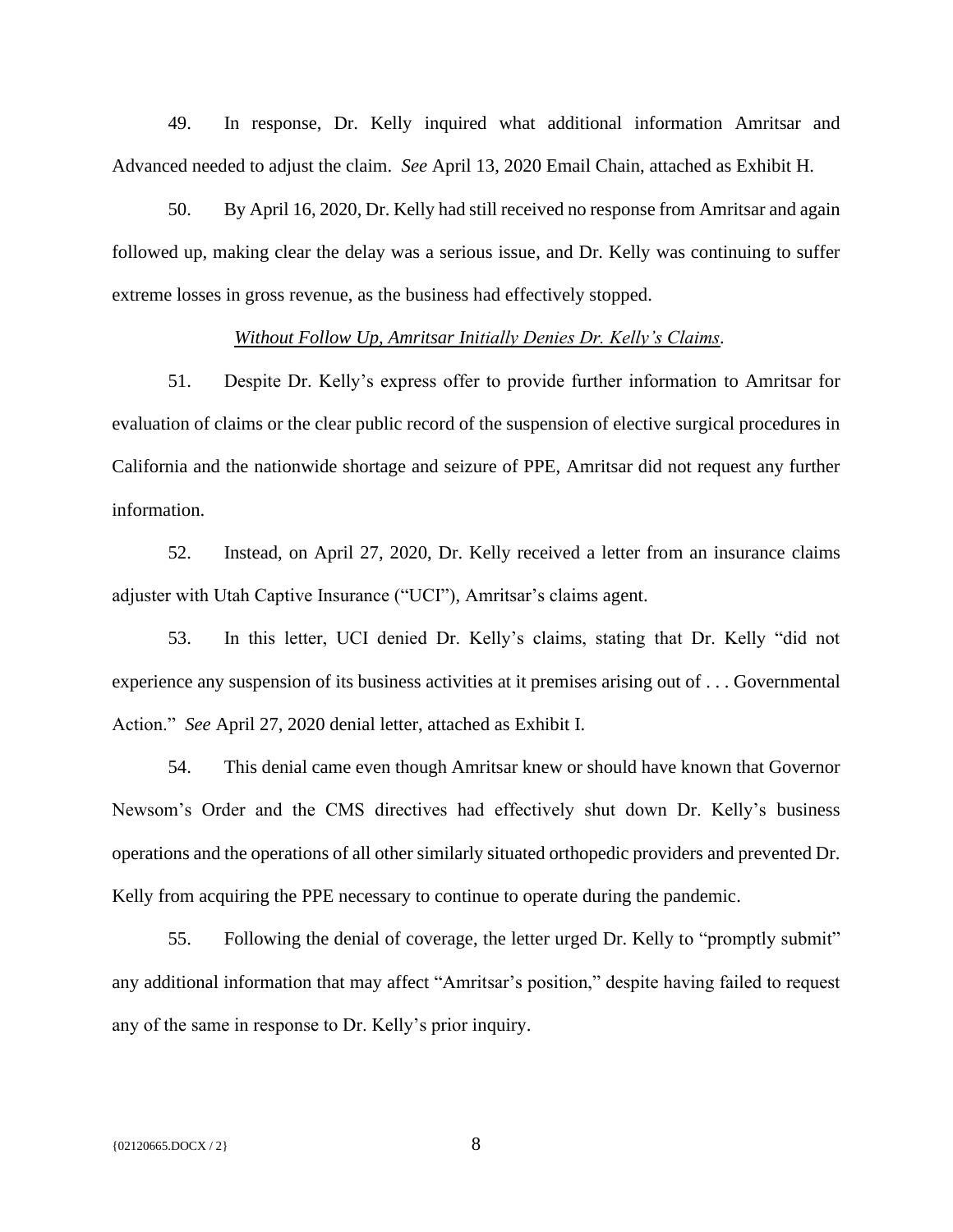#### *Dr. Kelly Promptly Responds to Amritsar's Baseless Denial.*

56. Shocked by Amritsar's response and left with hundreds of thousands of dollars in monthly losses piling up, Dr. Kelly retained counsel and began to immediately compile the information identified at the end of UCI's letter.

57. On May 14, 2020, counsel for Dr. Kelly formally responded to UCI's letter, outlining the applicability of the Policy's language to Dr. Kelly's situation, and providing exhaustive identification of how both governmental action and damage to property from the pandemic had shut down Dr. Kelly's business. *See* May 14, 2020 Letter attached as Exhibit J.

#### *Amritsar Continues to Request Unnecessary Information to Delay Covering Dr. Kelly's Claim.*

58. Nearly a month later, and more than two months after Dr. Kelly's claim was initially submitted, Amritsar responded to Dr. Kelly's letter, requesting a host of additional information, including descriptions of Dr. Kelly's various business locations, identification of Dr. Kelly's suppliers, additional dates of closure, identification of government orders, further documentation of Dr. Kelly's gross income, and questions regarding business loans Dr. Kelly may have received. *See* June 11, 2020 Email, attached as Exhibit K.

59. While much of this information was irrelevant to Dr. Kelly's claims, Dr. Kelly nonetheless worked to compile the information requested in Amritsar's response, and on August 7, 2020, formally responded. *See* August 7, 2020 Email, attached as Exhibit L.

60. Along with the requested information, this response also included a calculation of Dr. Kelly's loss in gross income at that point, which was more than \$823,656. *Id.* 

61. The calculations were prepared from Dr. Kelly's bank records, which Dr. Kelly offered to provide, and made clear that Dr. Kelly's losses were going to exceed the Policy's limit in short order. *Id.*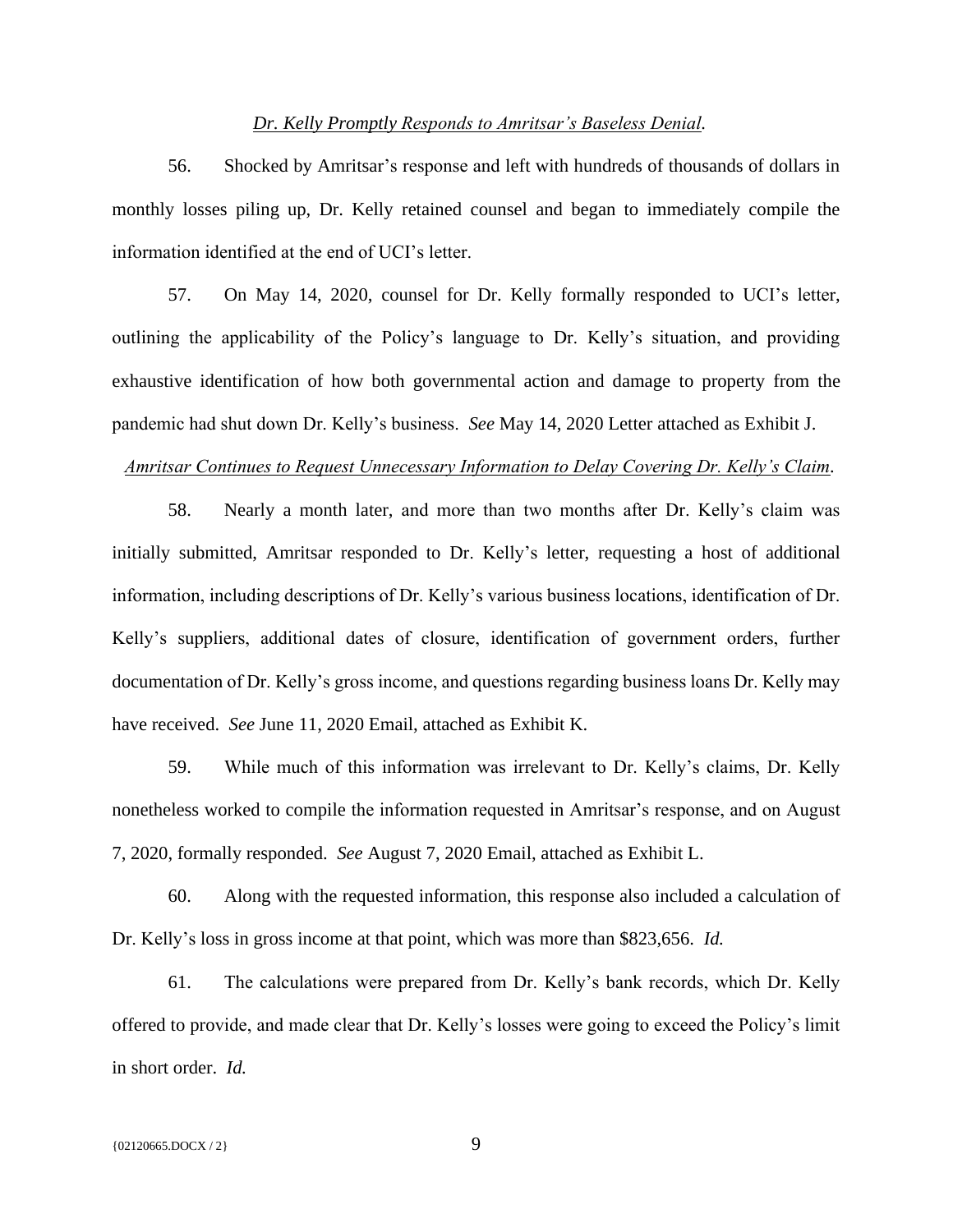62. Another month passed without further response from Amritsar or UCI, forcing Dr. Kelly to follow up, yet again. *See* September 3, 2020 Email, attached as Exhibit M.

63. As anticipated, by this point, Dr. Kelly's business losses now exceeded \$1,500,000, for which calculations were once again provided. *Id.*

64. Amritsar once again requested additional information, all of which could have been requested in response to the initial claim, including business names, related company information, number of employees, and additional loss information. *See* September 3, 2020 Email attached as Exhibit N.

65. Like its prior request, this information was largely unnecessary for purposes of evaluating coverage under the Policy, which was clearly established given the orders from CMS and Governor Newsom, the seizure of PPE, and the closure of Dr. Kelly's business due to damage to property including contamination, nor was this information required to determine that Dr. Kelly's Loss, as defined by the Policy, had exceeded the Policy's limits.

66. However, to continue to cooperate and persuade Amritsar to reverse its prior decision denying coverage under the Policy, Dr. Kelly again provided the requested information to the extent it was available. *See* October 16, 2020 Email, attached as Exhibit O.

67. This included monthly bank statements, tax returns for the three prior years, and additional background related to loans Dr. Kelly received to keep the business afloat.

68. Two-and-a-half weeks later, Amritsar returned with yet another request for additional information, seeking more background related to entities, explanations of emergency loans that were unrelated to the Policy's Loss calculations, and cumulative requests about Dr. Kelly's business closures. *See* November 5, 2020 Email, attached as Exhibit P.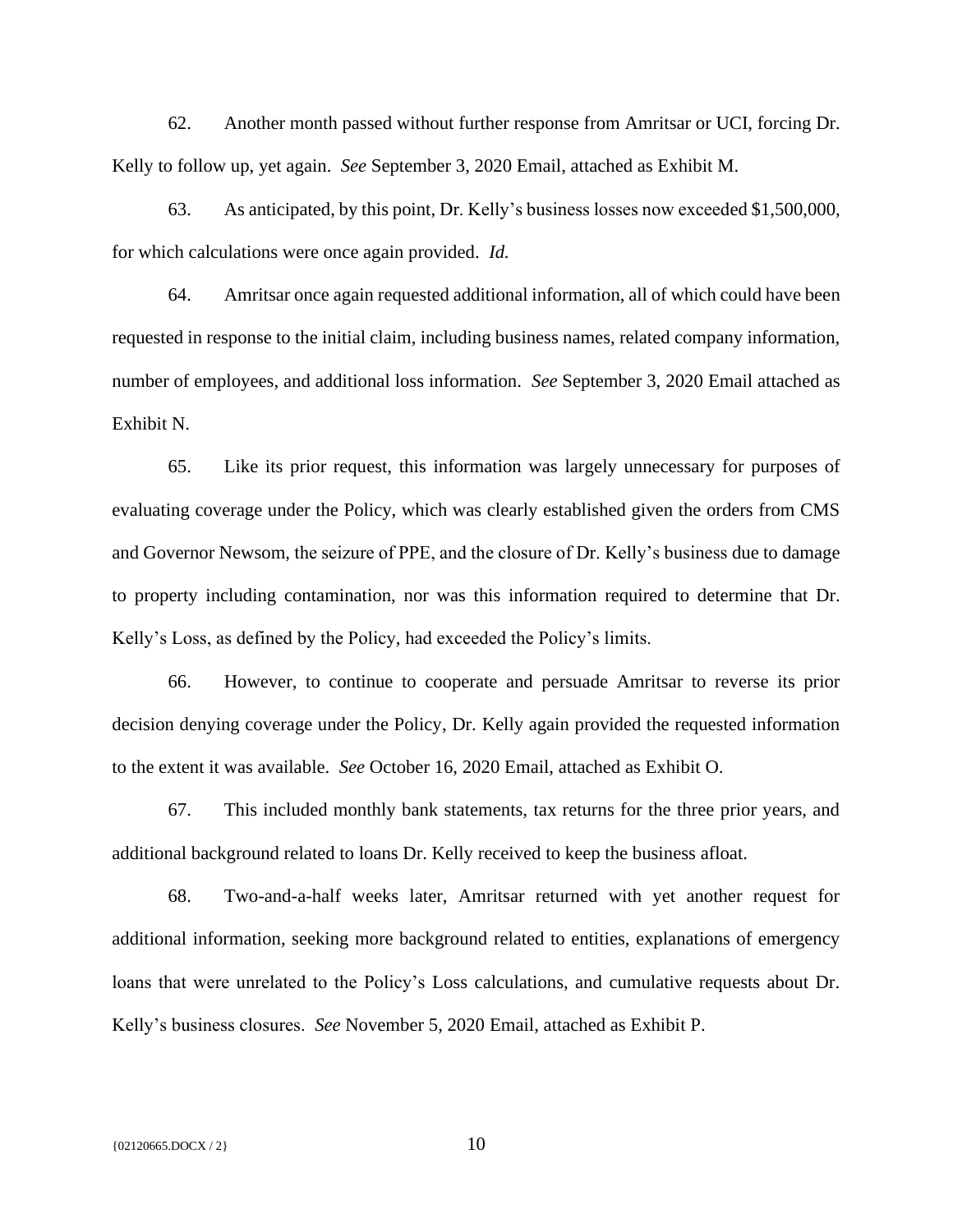69. Dr. Kelly once again responded with the requested information but made clear that the information requested had no legitimate relationship to Amritsar's adjustment of Dr. Kelly's claim. *See* November 9, 2020 Email, attached as Exhibit Q.

## *Amritsar Reverses Its Coverage Determination, but Continues to Delay Payment.*

70. Two days after this response, Amritsar and UCI reversed their prior coverage determination, finding that coverage did exist under the Policy for both the governmental seizure of equipment and the damage to Dr. Kelly's property from viral contamination. *See* November 13, 2020 Letter, attached as Exhibit R.

71. Specifically, Amritsar recognized that, at minimum, "coverage for the claim is triggered under Section 1.a and 1.B of the definition of Business Interruption" because "the presence of the COVID-19 virus contamin[ated Dr. Kelly's] locations, machinery, and equipment." *Id.* at pg. 9.

72. This was in complete contradiction to the prior coverage denial issued months earlier.

73. The letter also explicitly recognized that Dr. Kelly "experienced a suspension of its business activities arising out of . . . Governmental Action." *Id.* 

74. However, despite having admitted that multiple Insured Events triggered coverage, Amritsar was inexplicably only willing to cover loss of gross income between "March 2020 to June 2020 due to the suspension of [Dr. Kelly's] business activities," *Id.* at pg. 10.

75. This limitation came even though Amritsar defines Loss in the Policy as the "loss of gross income over one percent (1%) per year (a) based on the gross income average for the last three (3) years; and (b) related to an Insured Event," without any reference to the length of time that a triggering condition may occur.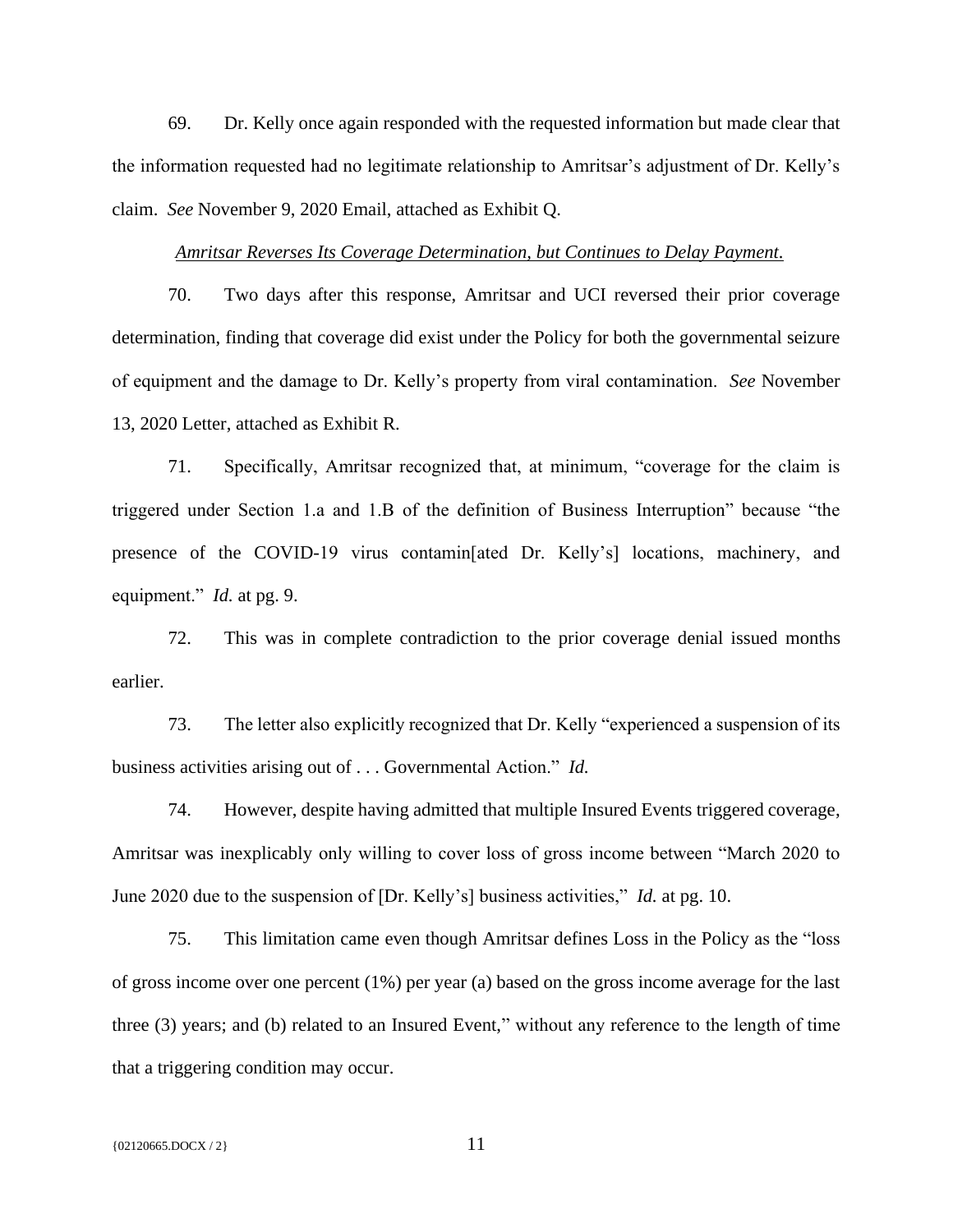76. Amritsar was also unwilling to provide any identification of the amount of coverage it believed existed for this period, claiming that Dr. Kelly had not yet provided "sufficient documentation to substantiate the loss." *Id.* 

77. However, by that time, Dr. Kelly had provided multiple loss calculations, as well as back up data for these calculations, all of which demonstrated that Dr. Kelly has suffered a loss of gross income well in excess of the Policy's limits by this point.

78. Although encouraged by Amritsar's reversal on its coverage position, Dr. Kelly was again forced to incur legal fees and provide additional information once again in response to Amritsar's letter. *See* December 1, 2020 Letter, attached as Exhibit S.

79. In doing so, Dr. Kelly made clear that Amritsar's limitation of coverage for losses between March and June 2020 was completely without basis or rationale, but that this was largely irrelevant, as the losses associated with the Business Interruption caused during those months still exceeded the Policy's limit. *See id.*

80. This was because the losses arising out of Dr. Kelly's closures in March through June are realized in June through August and beyond as the payments for these services are actually received (or not received). *Id.*

81. Dr. Kelly made this clear in his response, pointing out for Amritsar that Dr. Kelly uses cash accounting, consistent with the industry standard for orthopedic practices like Dr. Kelly's. *Id.* 

82. Dr. Kelly also demanded that Amritsar identify the exact coverage amount Amritsar believed exists if it does not believe the Policy's limit has been reached. *Id.*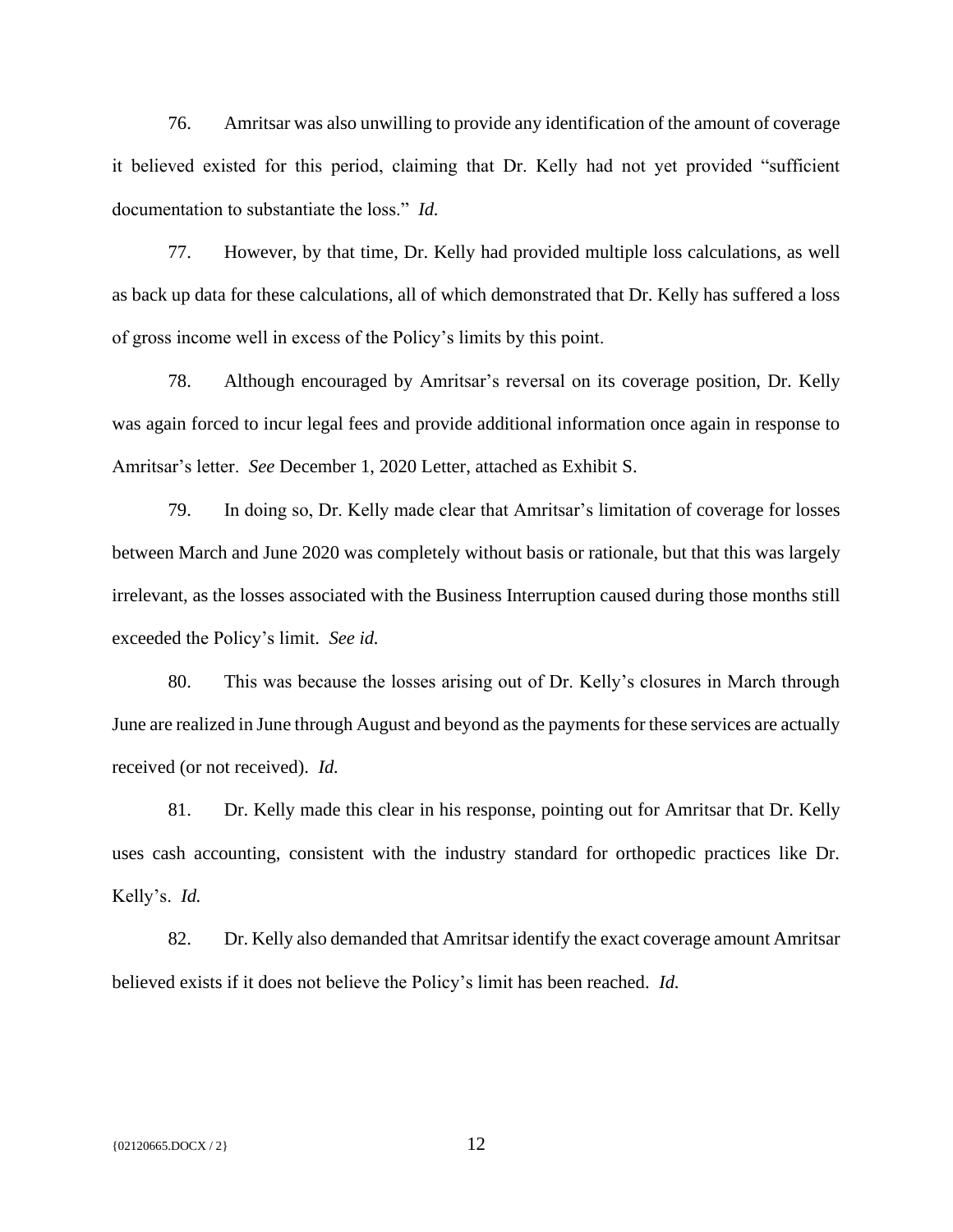83. Incredibly, Amritsar once again requested additional information, including further description of loans unrelated to the gross income losses at issue, and additional bank statement information. *See* December 10-22, 2020 emails, attached as Exhibit T.

84. Dr. Kelly again responded, making clear the information requested was unnecessary and that Amritsar's delay in paying Dr. Kelly's claim under the Policy was unwarranted, but providing as much information as possible. *See id*.

## *After Eight Months of Delay, Amritsar Improperly Limits Coverage to Less than \$200,000.*

85. The following day, Amritsar responded, claiming that Dr. Kelly had suffered only \$162,262.75 in lost gross revenue, based on its calculation of losses from March to June. *See*  December 23, 2020 Email and calculation attachment, attached as Exhibit U.

86. Amritsar's limitation of loss from March to June has no basis in the Policy's language and is incorrectly completed.

87. Further, even if limited to a four-month period, Amritsar's calculation fails to accurately account for losses, as Dr. Kelly made clear in his correspondence, given the cash accounting method used to account for Dr. Kelly's services.

88. Amritsar was aware of this issue and it is abundantly clear from the financial statements Dr. Kelly provided, which show a drastic loss of income from June 2020 onward. *See id.*

89. Amritsar also chose to improperly treat Dr. Kelly's receipt of a loan through the Paycheck Protection Program ("PPP") as "income," despite explicit federal guidance that such a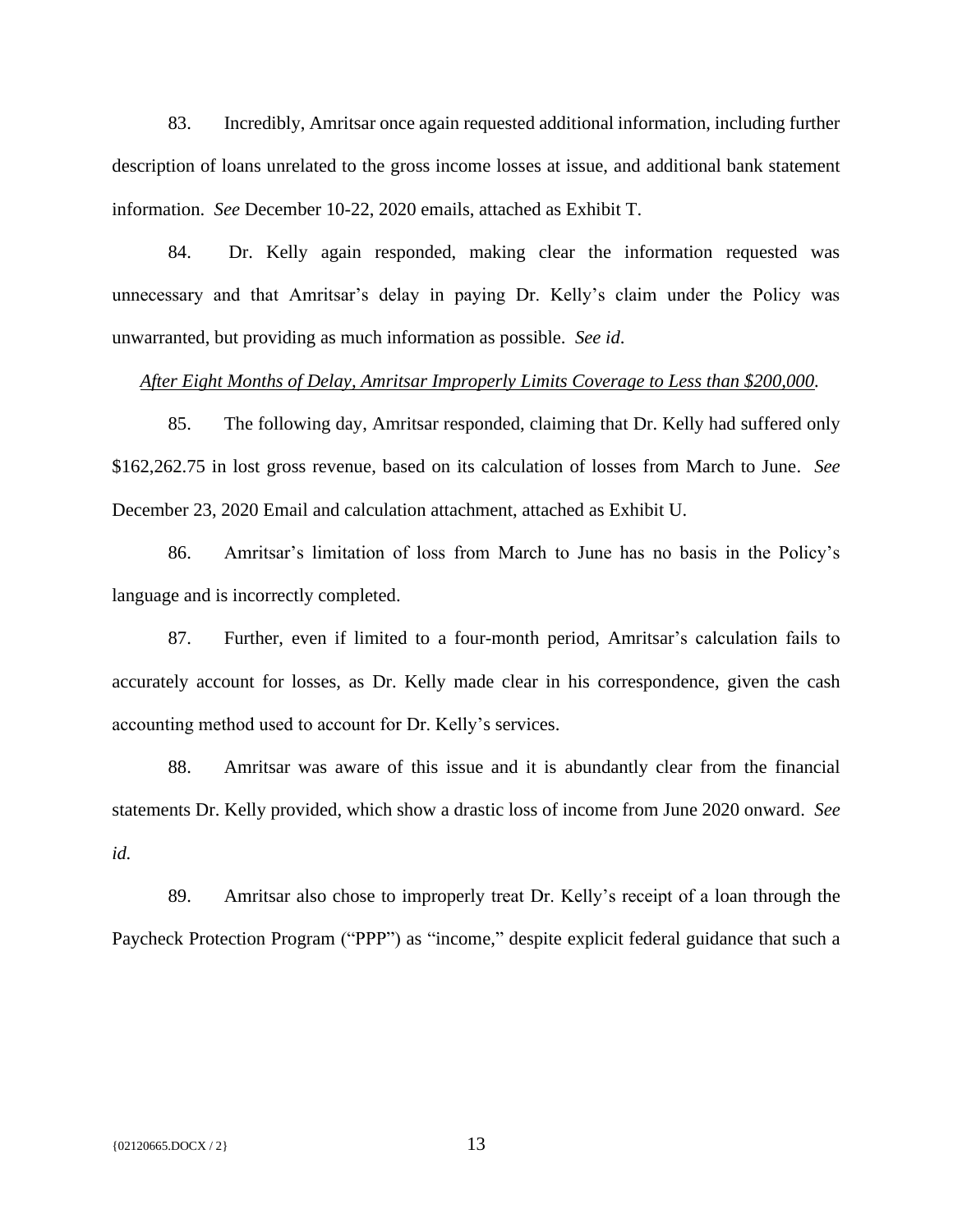loan is not income. *See* IRS Notice 2020-32 (making clear PPP loan proceeds are not considered taxable, even if forgiven).<sup>1</sup> *Id.* 

90. On February 12, 2021, Dr. Kelly sent yet another response to Amritsar's baseless limitation of the coverage available to Dr. Kelly and offering to resolve the matter for less than the Policy's limit to avoid litigation. *See* February 12, 2021 email, attached as Exhibit V.

91. Dr. Kelly also made clear that if Amritsar was unwilling to promptly respond and resolve his claim, he would be forced to pursue litigation to vindicate his rights.

92. Amritsar failed to respond to Dr. Kelly's request, beyond providing the limited amount it previously identified. So, after more than eight months of answering Amritsar's repeated requests for irrelevant information and millions of dollars in losses piling up, Amritsar's improperly limited coverage determination left Dr. Kelly with no other choice but to file this Complaint.

#### **FIRST CAUSE OF ACTION**

#### **(Breach of Contract)**

93. Dr. Kelly incorporates the allegations contained in paragraphs  $1 - 90$  as though set forth herein verbatim.

94. The Policy obligates Amritsar to pay Dr. Kelly for Loss caused by Business Interruption arising out of the Insured Events that Amritsar has recognized occurred.

95. The Policy identifies how such a Loss is calculated, which is to provide for the loss of gross revenue arising out of an Insured Event, as compared to an average of the three prior years.

<sup>&</sup>lt;sup>1</sup> While treatment of Dr. Kelly's PPP loan proceeds as income is inappropriate, even if it is considered, Dr. Kelly had still suffered a demonstrable Loss of more than \$1,500,000 by September 2020, far surpassing the Policy's claim limit. This Loss has only increased since and now exceeds \$2,500,000 and continues to grow by the day.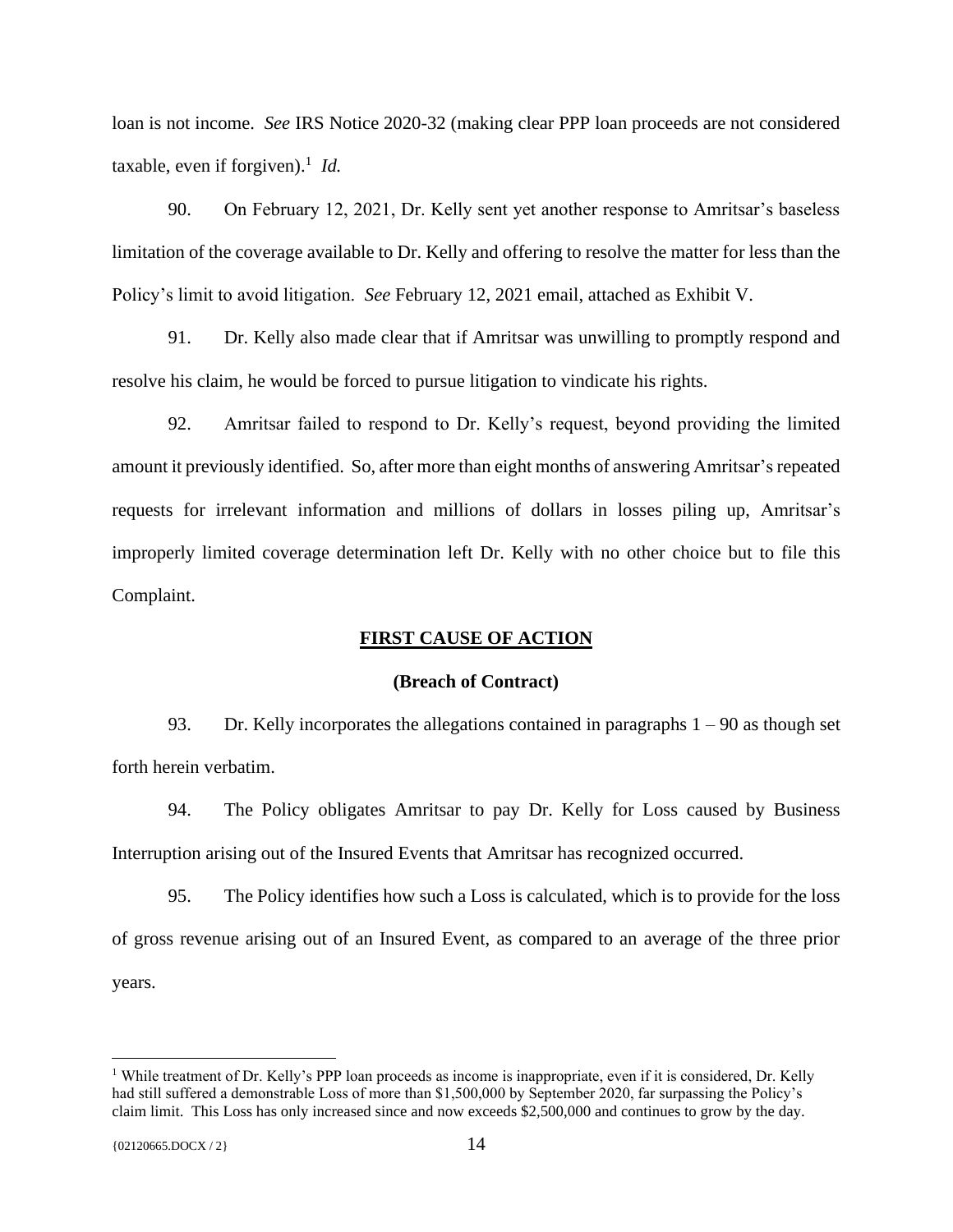96. Amritsar has admitted that multiple Insured Events occurred.

97. Dr. Kelly has suffered more than \$1,000,000 in lost gross income as a result of these Insured Events.

98. Amritsar has breached the Policy by failing to timely pay Dr. Kelly's Loss arising out of these Insured Events.

99. As a direct and proximate result of Amritsar's breach of contract, Dr. Kelly has suffered damages in the amount to be proven at trial.

## **SECOND CAUSE OF ACTION**

## **(Breach of Covenant of Good Faith and Fair Dealing)**

100. Dr. Kelly incorporates the allegations contained in paragraphs 1 - 97 as though set forth herein verbatim.

101. The Policy contains an implied covenant of good faith and fair dealing.

102. Amritsar has breached its obligation of good faith and fair dealing as a result of the conduct described above, including its initial denial of coverage, the subsequent delay in adjusting Dr. Kelly's claim, and its willful miscalculation of the losses Dr. Kelly suffered as a result of the Insured Events that Amritsar recognizes occurred.

103. As a direct and proximate result of the breach of the covenant of good faith and fair dealing, Dr. Kelly has suffered damages in an amount to be proven at trial. These damages include, but are not limited to, business losses, attorneys' fees, and emotional distress.

WHEREFORE, Dr. Kelly requests judgment as follows:

- 1. On the First Cause of Action, for a judgment as follows:
	- (a) For damages according to proof at trial; and
	- (b) For pre- and post-judgment interest according to law;